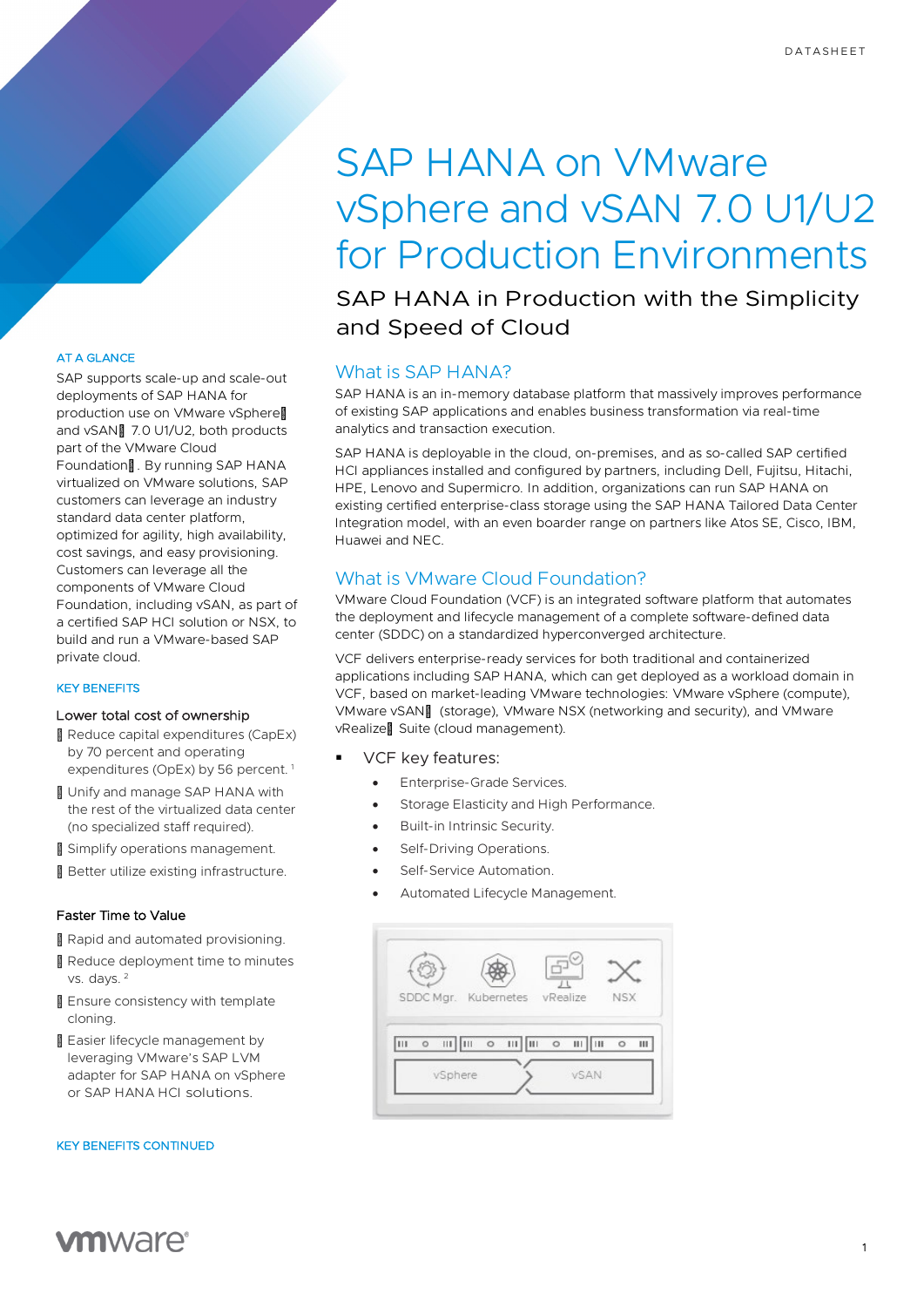#### KEY BENEFITS CONTINUED

#### Higher Service Levels

- TMLive migrate SAP HANA databases across vSphere hosts in minutes with zero downtime, with VMware vSphere vMotion™:
- TMOut-of-the-box High Availability (HA) of 99.9 percent; combined with SAP HANA auto-restart service, even higher availability is possible.<sup>3</sup>
- Automatically restarts SAP HANA virtual machines to maximize uptime with VMware vSphere HA.
- Easily manage peak workloads with VMware vSphere Distributed Resource Scheduler™ (DRS).
- Ensures configuration consistency by leveraging VMware Host Profiles.

1 Taneja Group Research 2014 2Infosys Customer Success Story 3EMC IT, EMC Perspective, H12853

# SAP HANA Key Features & Benefits

DuringrecentperformanceanalysesconductedjointlybySAPand VMware,certain benchmarksonvSphere7.0 showedthat virtualSAPHANAcanperformsignificantly belowthedefined10% KPI performancedegradation, compared tobare metal.

- ZerodowntimemigrationsofSAPHANAleveragingvSphere vMotion.
- Over 99.9 percent<sup>2</sup> availability for SAP HANA environments with automated restart of virtual machines leveraging VMware vSphere HA and SAP HANA autorestart service.
- ManageplacementofHANAvirtualmachinesatpeakworkloads with vSphereDRS.
- EnsurerapidandconsistentdeploymentsofSAPHANAwith VMwarevirtual machinetemplatesandcloningcapabilities.
- UseVMwareHostProfilestopreventvSphereSAP HANAhost configuration issues through automatic configuration consistency and compliancechecks.
- UnifiedDisasterRecoveryforSAP HANAenvironments with Automated DR leveraging VMware Site Recovery Manager and storage block level-based replication.
- IncreaseadoptionofSAP HANAintheenterpriseprovidingself- serviceprovisioning of instances to the private/public cloud with vCloud Automation Center.
- Manage health, risk, and efficiency of SAP HANA virtual machineswiththerest of the VM ware virtualized private cloud environment with VM ware vCenter OperationsManager.

# **Sizing**

VMware can support SAP HANA databases up to the maximum size of a four-socked wide virtual machine on, 8-socket Intel standard architecture / non-glued server hosts, with the maximum size of 224 vCPUs and 6 TB of memory (DRAM or Intel Optane PMEM).

Each SAP HANA database is to be sized similar to SAP HANA deployed on bare metal by respecting the sizing guidelines published in the [SAP HANA architecture](http://www.vmware.com/business-critical-apps/sap-virtualization/sap-hana.html)  [and best practices](http://www.vmware.com/business-critical-apps/sap-virtualization/sap-hana.html) [guide](http://www.vmware.com/business-critical-apps/sap-virtualization/sap-hana.html) and th[e SAP HANA on vSphere 6.5 and later -](https://core.vmware.com/resource/sap-hana-hyperconverged-infrastructure-hci-solutions-powered-vmware-vsan%E2%84%A2#section9) Configuration / Best [Practices Parameter List.](https://core.vmware.com/resource/sap-hana-hyperconverged-infrastructure-hci-solutions-powered-vmware-vsan%E2%84%A2#section9)

Each SAP HANA instance is to be sized the same as SAP HANA deployed on bare metal minus the virtualization costs as outlined in SAP note [2937606.](https://launchpad.support.sap.com/#/notes/2937606)

# Professional Services

SAP and VMware offer a full range of virtualization and cloud services, for each phase of your virtualization and cloud computing journey, which can help you transform your SAP solution landscape. Together, SAP and VMware provide the experience, expertise, and reliable, repeatable methodologies to help you reduce risk and downtime, accelerate your virtualization transformation, and prepare your team to effectively manage the environment.

# **Support**

SAP generally supports use of vSphere 7 in production environments for SAP NetWeaver on Windows (SAP Note *[1409608](https://launchpad.support.sap.com/#/notes/1409608)*) and Linux (SAP Note *[1122387](https://launchpad.support.sap.com/#/notes/1122387)*) deployments.

SAP also supports single, multiple, scale-up and scale-out SAP HANA Systems on VMware vSphere configurations in production (SAP note *[2652670](https://launchpad.support.sap.com/#/notes/2652670)*) as so-called SAP HANA Tailored Data Center Integration (*[TDI](http://www.saphana.com/docs/DOC-4380)*) solutions. Running on *[SAP certified and](https://www.sap.com/dmc/exp/2014-09-02-hana-hardware/enEN/#/solutions?filters=v:deCertified)  [supported SAP HANA](https://www.sap.com/dmc/exp/2014-09-02-hana-hardware/enEN/#/solutions?filters=v:deCertified)* two-, four-, or eight-socket Intel-based server systems, starting with Broadwell and up to Cooper Lake processors.

VMware vMotion, DRS, and HA capabilities can be used to achieve high levels of operational performance and availability.

# **vm**ware<sup>®</sup>